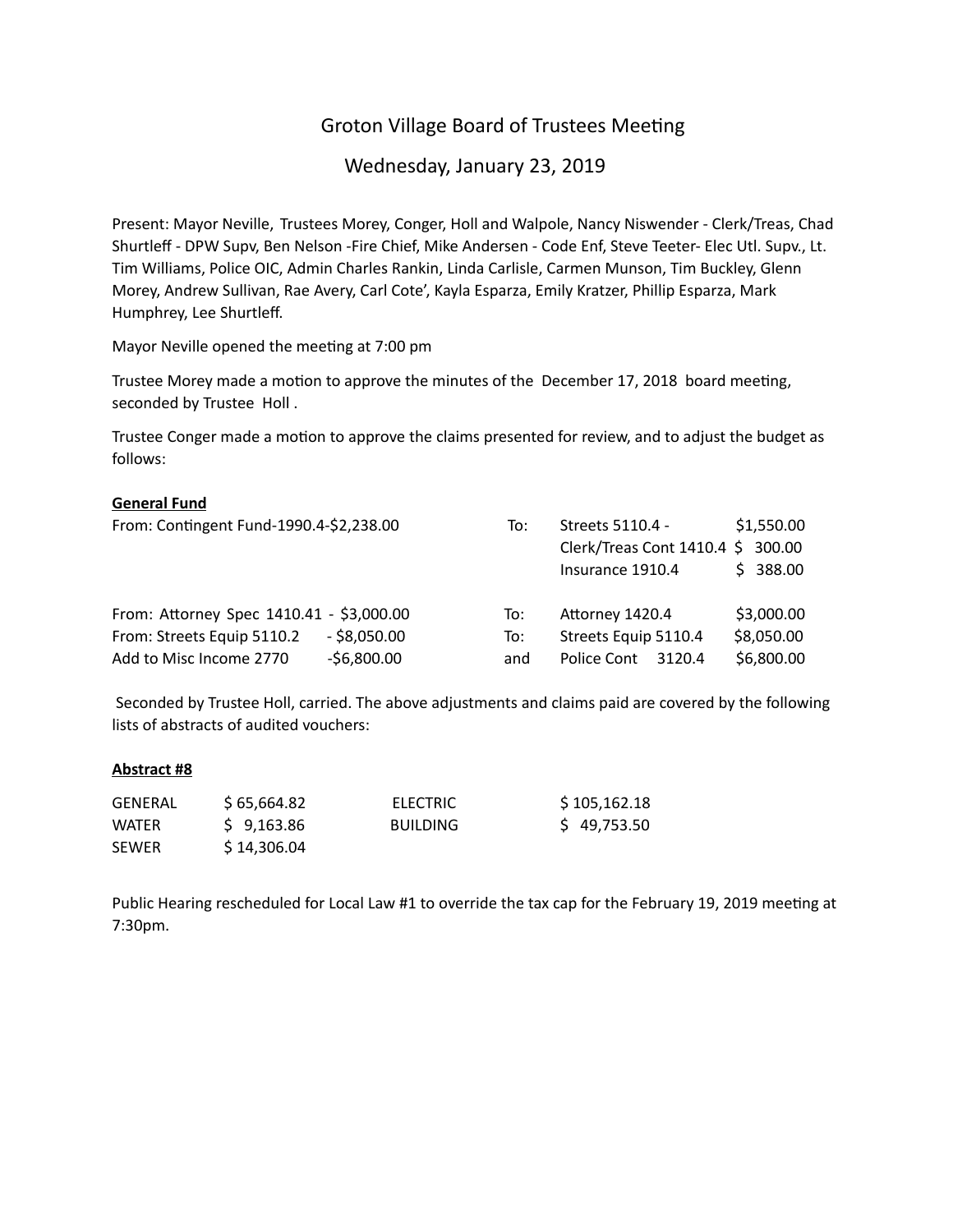# **Monthly department reports.**

# *Electric:* **Supv Teeter reported:**

The Electric Department has started yearly safety training. The first two class were on Qualified Personnel and Silica Dust. The next class will be in May.

30 LED Street Lights are in. All but 5 of these have been installed. We have been changing out security lights.

In January - Two trucks passed inspection. They have spent the last few days helping DPW with snow removal.

We have completed a service upgrade on West Cortland in an old house being fixed up and another one on McKinley that has not been hooked up in several years.

There was a problem with the new plow and it was taken back to Syracuse and was covered under warranty.

# *DPW:*

# **Supv Shurtleff submitted and reviewed the following report:**

Department of Public Works December 18, 2018-January 23, 2019

Completed Work/Projects:

Plowing snow on a regular basis. Finishing plumbing repairs at the Village Garage. Responded to several fire calls: Car fire on Stauber Rd. Car accident in McLean Stand by at Cortlandville Fire Dept. Cleaning maintenance on the siphon manhole. Install the new snow plow on truck #46. Clean out several catch basins. Organizing Inventory (water lines). Cold patching potholes. Assist contractors working on water services: 714 S. Main St. 166 Cayuga St. Clean in place and maintenance on the filter plant. Several mechanical repairs to equipment.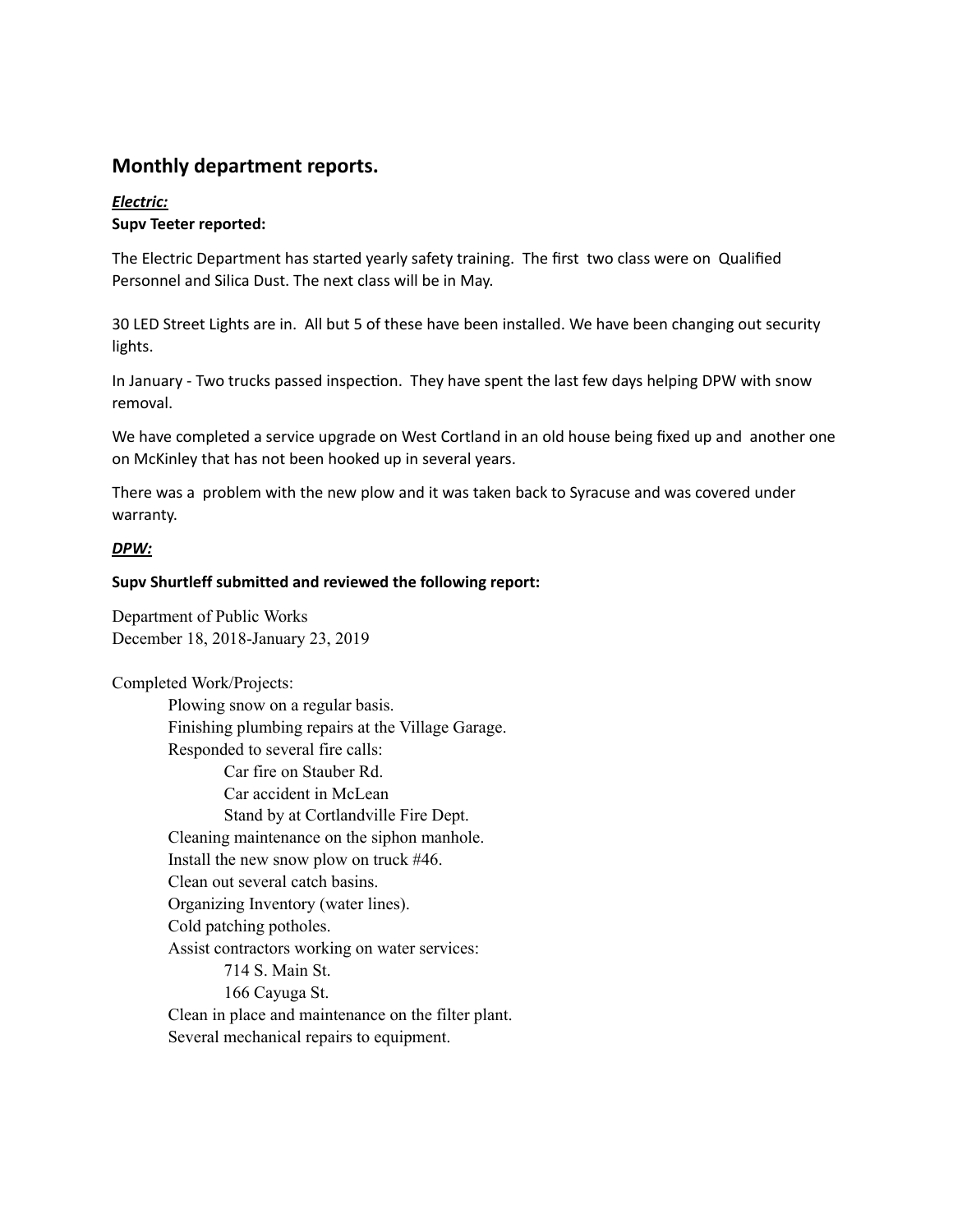There has been a lot of snow plowing and clean up from the recent storms. We have been working in teams - helping homeowners with sidewalks to get them cleared before school is opened. Everyone has done a great job.

The crew continued cleaning up a lot of the leaves that create flooding problems.

We also had a couple of water leaks that needed to be dealt with.

We will need to discuss some water filtration plant upgrades and the Wastewater plant has been freezing and we will need to be looking into that as well.

Mayor inquired about another piece of equipment that was able to assist with salting. Many people have commented and are happy with the work being done. Chad Shurtleff replied they did purchase an salt spreader to help with areas.

#### *Groton Fire Department:*

## **Chief Ben Nelson reported:**

2018 EMS/Fire Report 126 Fire Calls 816 Ambulance Calls

Estimated losses \$162,100

January 2, 2019 Elections were held.

Trustee Morey made a motion to approve the slate of fire chiefs for 2019: Chief - Ben Nelson, Deputy Chief - Richard Neville Jr, First Assistant Chief - Rob Gallinger, Second Assistant Chief - Eric Deforrest, Third Assistant - Chief Jamie Babcock, seconded by Trustee Conger, carried.

802 Engine is listed on Auctions International and was purchased by a buyer out of New Jersey.

YTD this year 2019:

49 EMS Calls 10 Fire Calls

#### *Code Enforcement*

# **Code Officer Anderson reported:**

2018 Year End Report:

31 - Building permits - Cost of work = \$701,493.00 - Permit fee - \$2,550.00

49 - Roof/Window permits - Cost of work = \$435,280.00 - Permit fee - \$1,834.00

46 - Building Fire Safety Inspections, Including 173 Apartments - Fees \$1,720.00

Total of Permit work = \$1,136,773.00 Total Fees brought in = \$6,054.00

He met yesterday with the library - William Marshall - New addition on the building is looking good.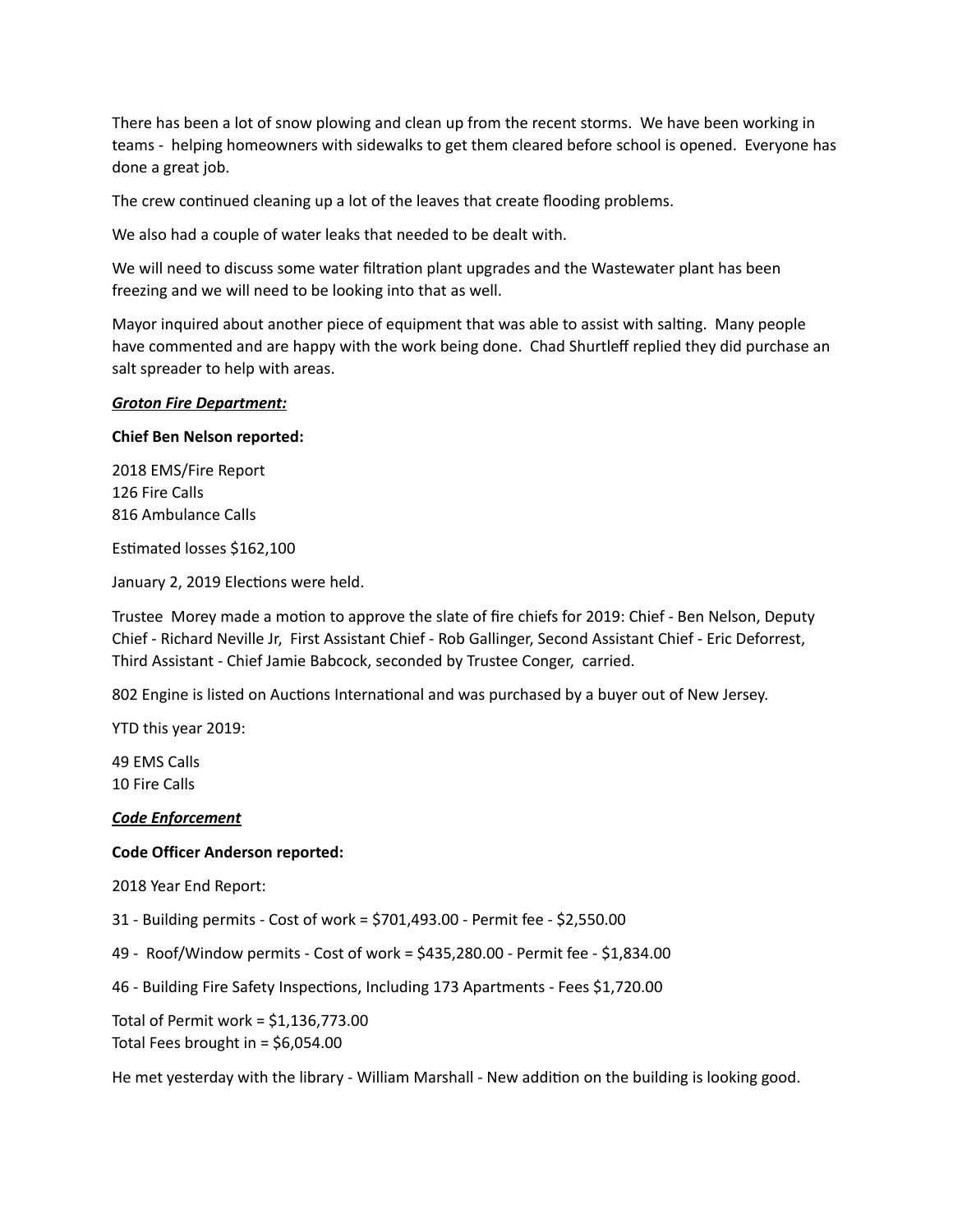He met with Sr Housing - Exterior work is done, they still need to do some work on carpeting and handrails.

He met with Alvin and discussed problems with grease. Discussed the the Village has an ordinance that allows the water to be shut off. Hopefully we will get the one that has been reluctant on getting it done.

The Cheese plant is getting pretty close to being finished. Hoping for the end of February. Walk through was completed a couple weeks ago.

Two training courses are coming up to maintain his certification. - One in Oneonta and one in Liverpool.

## *Police Report*

## **Lt. Williams reported:**

2018- 1762 calls YTD - get details from Lt William's report - Down a little bit from 2017 - 2020 last year. 2010 Tahoe was auctioned for \$6,800 - We accepted the bid. They will hopefully be in to pick up in the next few days.

Troy Boice - has started his training period which will be shorter due to his past experience. Kyle Davenport submitted his resignation - He moved to Candor. Things are going well with personnel now and we should be able to cover all shifts.

January calls to date 188 - This will be up again as we are adding to Main St foot patrols and property checks.

## *Joint Recreation:* **Trustee Conger reported:**

Winter Programming - Youth Basketball: 34 Boys - 3rd - 6th grade. 30 Girls - 3rd - 6th grade. Girls K-3 program will be starting on Saturdays. Trustee Holl mentioned they found coaches for Boys K-2.

Wrestling beginning in February - Modified Coach Jeff Brockway

Training is available for potential coaches through videos and paper materials.

Cabin Fever planning has begun. The event is on March  $2^{nd}$ . We have received a grant of \$1,000 for Cabin Fever.

Summer lifeguard classes in Dryden in Cortland.

Summer Concert - \$900 grant

Trail Committee has been working on a community trail and gaining permissions from private property owners. They will be working on a grant.

#### *Youth Commission*

No meeting - this month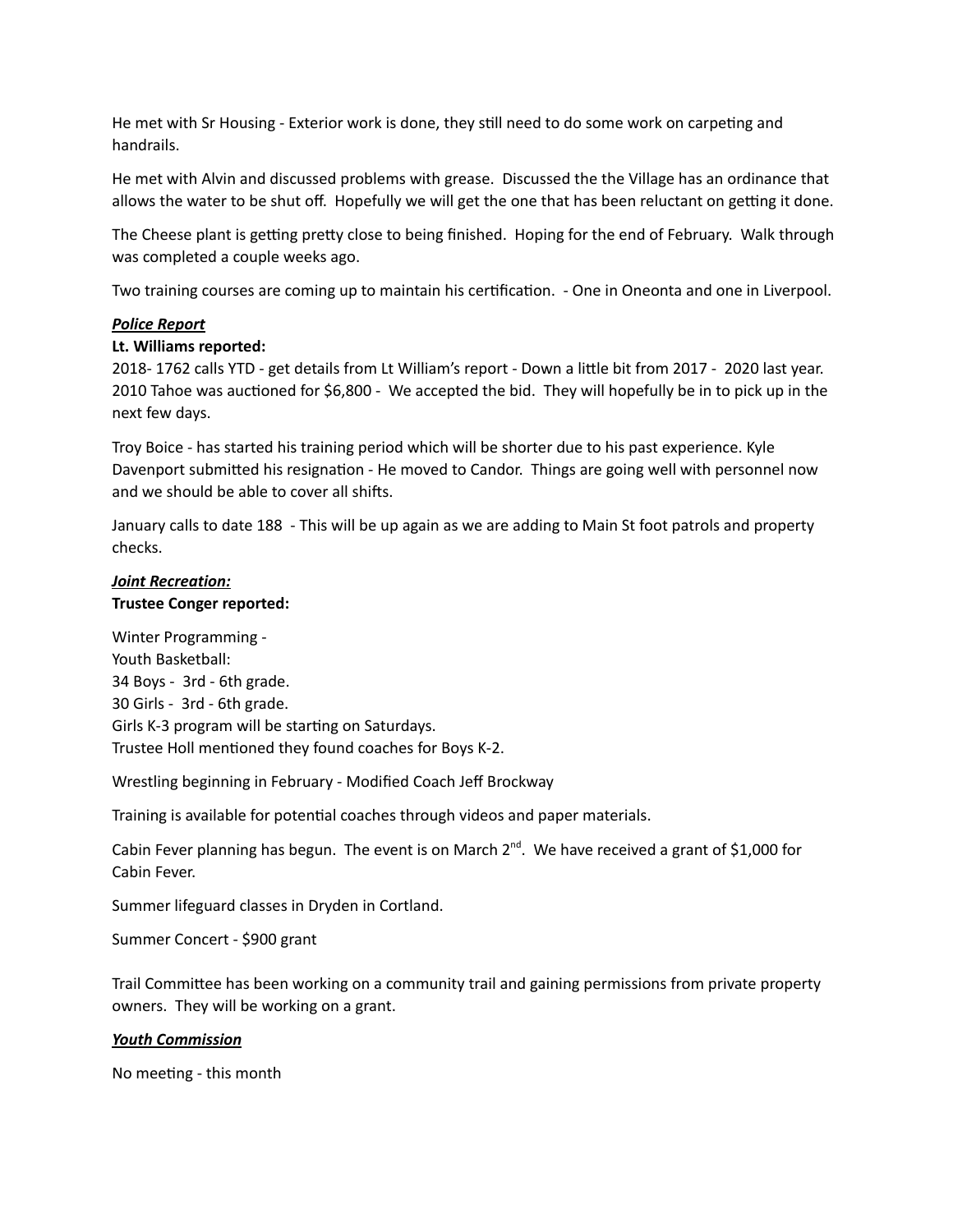## *Wastewater*

# Clerk Niswender reported:

Alvin mentioned he was having problems with mixer fan. If it continues they have found a repair shop in Syracuse that can repair it if it continues to be a problem. We have purchased a weight balancer for lab work. This was purchased last in the 1960's and is not calibrating properly.

## *Other Items*

Admin Rankin Reported:

Massena - got an injunction from the courts and should hear back from the judge soon. Tompkins County Health Care Consortium is looking for an Executive Director - \$80,000-\$90,000

# Trustee Conger Reported:

Tompkins County Council of Governments - noted we are losing AIM funding. The amount the Village is losing is \$19,000. Tomorrow we will be meeting and stating a resolution. Trustee Conger read the Resolution. The Board agrees to support the resolution. Admin Rankin made phone calls to Senator's Lifton and Seward's office noting the Village of Groton's opposition of the AIM elimination. Discussion continued on AIM.

Trustee Conger made a motion for the Village to prepare and have the Mayor sign a similar letter, Seconded by Trustee Holl, carried.

## **Public Comments:**

Carmen Munson –Received the letter from the Mayor last week. Peter Grossman noted that the Constitutional limits state that you cannot make a gift to an individual. There is an exemption if it is a furtherance of a municipal purpose. We are looking further into the drainage to justify Village assets if it is even practical to fix it. We were trying to figure if there was a project that could do that and would be more community wide.

The Board decided to send a letter, to state that we can't promise anything. We are keeping an eye on it and will help in an emergency situation.

Further discussion continued.

Mayor Neville mentioned - In September - We met with Carmen and stated it could not be done for personal gain.

Carmen said she called Barden Homes - and spoke with someone and informed them of the situation.

Admin Rankin - Bob Walpole - Estate of Regan - Village bought it from Bob Regan and then sold to Barden and then as lots were sold off the Village was paid - at 1/13th of each lot as sold. The Village gave subsidies from the grant for the homeowners toward subsidies.

The Village would be willing to speak with Barden Homes if Carmen is able to get them here.

Mayor Neville discussed the logging procedure and hiring Forecon. He reviewed a packet of information that was provided by Forecon.